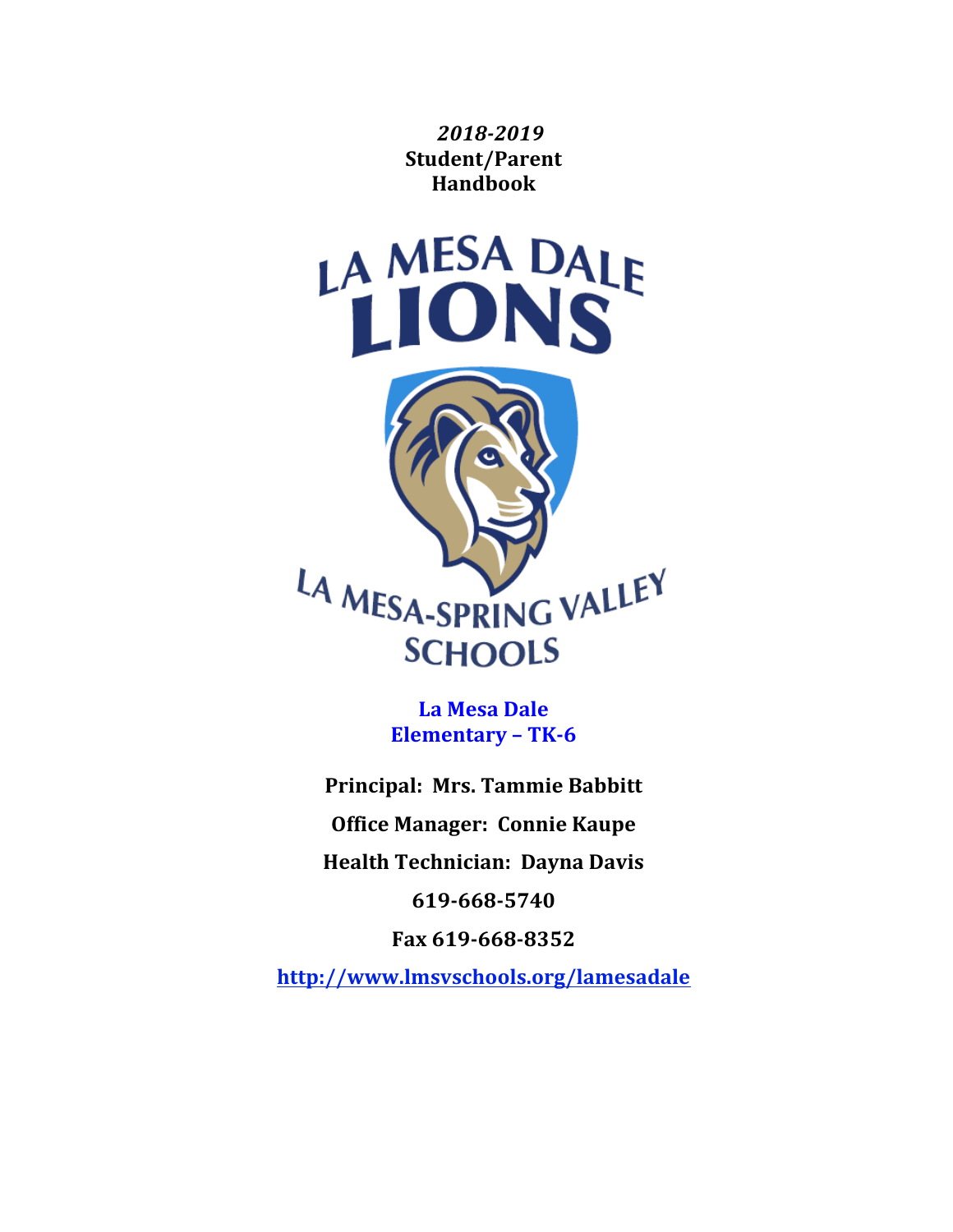# **Table of Contents**

|                                                 | 3        |
|-------------------------------------------------|----------|
|                                                 | 4        |
|                                                 | 5        |
| Contact Us and Help Us Stay in Touch with You   | 6        |
|                                                 | 7        |
| Peacebuilder and Schoolwide Discipline Plan     | 8        |
|                                                 |          |
|                                                 | 9        |
|                                                 | 9        |
|                                                 | 9        |
|                                                 | $9 - 10$ |
|                                                 | 10       |
|                                                 | 10       |
|                                                 |          |
|                                                 | 11       |
|                                                 | 11       |
| <b>General Information</b>                      |          |
| Bicycles/Skateboards/scooters/shoes with wheels | 11       |
|                                                 | 12       |
|                                                 | 12       |
|                                                 | 12       |
|                                                 | 12       |
|                                                 | 12       |
|                                                 | 12       |
|                                                 | 13       |
|                                                 | 13       |
|                                                 | 13       |
|                                                 | 13       |
|                                                 | 13       |
|                                                 | 13       |
|                                                 | 13       |
|                                                 | 13       |
|                                                 | 14       |
|                                                 | 14       |
|                                                 | 14       |
|                                                 | 14       |
|                                                 | 14       |
|                                                 | 15       |
|                                                 | 15       |
|                                                 | 15       |
|                                                 | 15       |
|                                                 | 16       |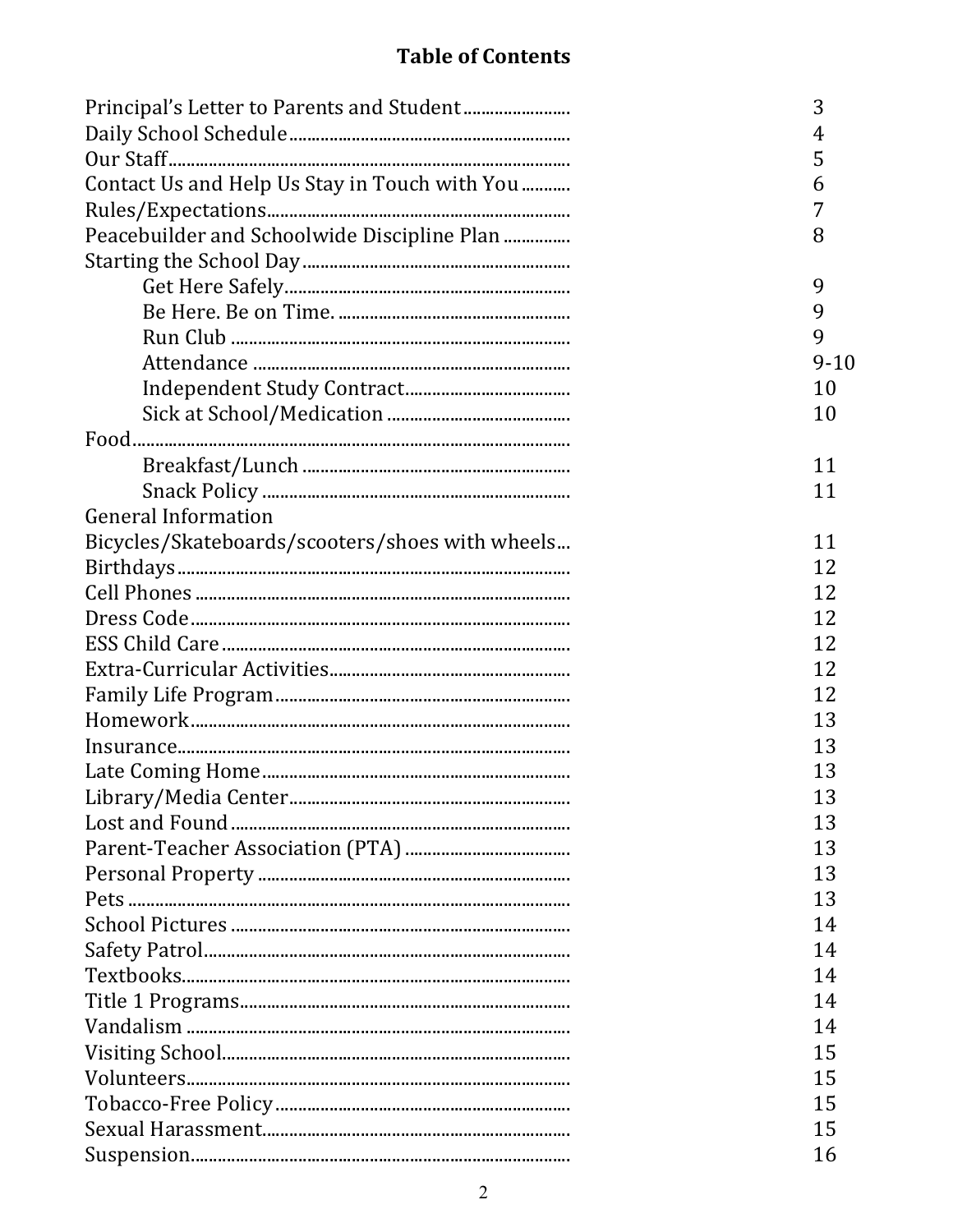

### Dear La Mesa Dale Families.

Welcome to a new school year! I am excited to be part of this vibrant school community. I look forward to getting to know you and helping you get the most out of your elementary school experience.

At La Mesa Dale Elementary, children are inspired to become successful members of society by being encouraged to learn and grow in a safe, nurturing environment that promotes literacy, fosters self-esteem, and challenges students to succeed.

Educational success for all students starts with an effective partnership with all parents. You are the most essential part of your child's education and it is important that we build a strong relationship in order to best serve your child's educational needs.

As we begin a new school year, please think about ways you can get involved and remember, every bit of time, no matter how large or small, matters. A few options include, but are not limited to:

- Communicate regularly with your child's teacher
- Talk to your child daily about his/her day: *What was the best part of your day? Why? What was the highlight of your day? What made it so good?*
- Read with your child daily
- Join the Parent Teacher Association (PTA), English Learner Advisory Committee (ELAC), School Site Council (SSC) and attend monthly meetings to provide your input.
- Participate in Wednesday Workshop
- Attend special events: Back to School Night, Parent/Teacher Conferences and other Special Family Nights.

I am honored to have the opportunity to work with the incredible staff at La Mesa Dale. I look forward to getting to know our amazing students and families. Please know that my office is always open. I welcome comments, concerns, praise and/or suggestions you might have to make La Mesa Dale Elementary the best that it can be.

Sincerely, *Mrs. Babbitt* Principal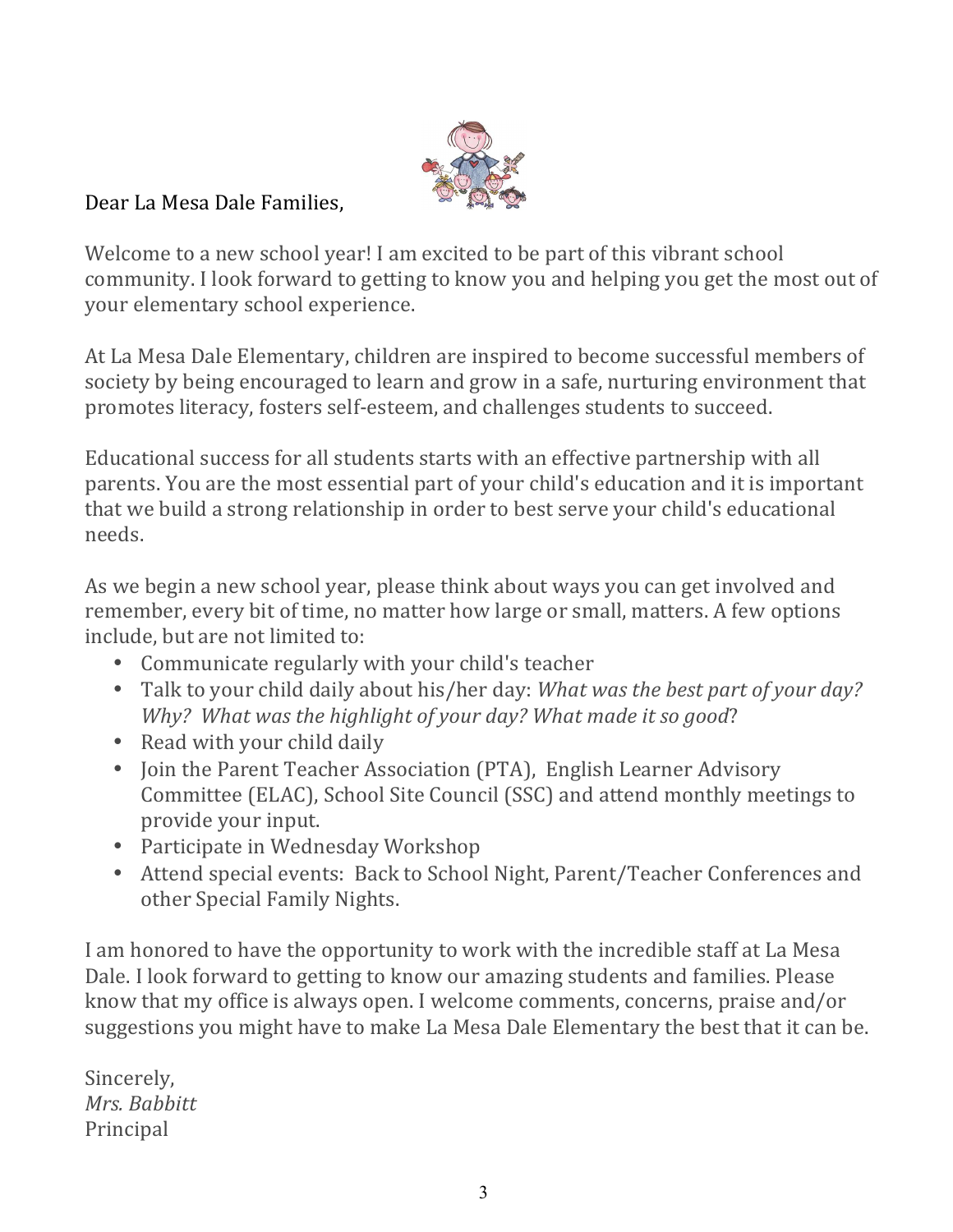

# **School Office Hours:** 7:30 a.m – 3:30 p.m.

| <b>Daily Schedule:</b>                                                  |                                                            |                               |  |                               |                 |  |
|-------------------------------------------------------------------------|------------------------------------------------------------|-------------------------------|--|-------------------------------|-----------------|--|
| <b>Breakfast</b>                                                        |                                                            |                               |  | $7:15 - 7:45$                 |                 |  |
| <b>Run Club</b> - upper field<br>Line up for Peace Square - lower field |                                                            |                               |  | $7:30 - 7:50$<br>7:50         |                 |  |
|                                                                         |                                                            |                               |  |                               |                 |  |
| <b>School begins</b>                                                    |                                                            | 7:55                          |  |                               |                 |  |
|                                                                         |                                                            | <b>ARRIVAL/DISMISSAL</b>      |  |                               |                 |  |
| Grades $TK - 6$                                                         |                                                            | (M, W, TH, F)                 |  | $7:55 - 2:15$                 |                 |  |
|                                                                         |                                                            | $7:55 - 1:00$                 |  |                               |                 |  |
| Special Ed. Preschool (M, W, TH, F)                                     |                                                            | $8:10 - 11:10 / 11:30 - 2:30$ |  |                               |                 |  |
| (Tuesdays)                                                              |                                                            |                               |  | $8:10 - 10:10 / 11:15 - 1:15$ |                 |  |
| Preschool                                                               | $(M-F)$                                                    |                               |  | $8:30 - 11:30$                |                 |  |
|                                                                         |                                                            | <b>RECESS</b>                 |  |                               |                 |  |
| <b>Lower Field:</b>                                                     |                                                            |                               |  | <u>Upper Field:</u>           |                 |  |
| 1 <sup>st</sup>                                                         |                                                            | $9:50 - 10:10$                |  | 2 <sub>nd</sub>               |                 |  |
| TK, K                                                                   |                                                            | $10:15 - 10:35$               |  |                               |                 |  |
| $3^{\text{rd}}$ , $4^{\text{th}}$                                       |                                                            | $10:40 - 11:00$               |  | 5th, 6th                      |                 |  |
|                                                                         |                                                            | <b>LUNCH</b>                  |  |                               |                 |  |
| <b>GRADE</b>                                                            | <b>EAT</b>                                                 | <b>PLAY</b>                   |  | <b>Lower</b>                  | <u>Upper</u>    |  |
| Preschool                                                               | $11:00 - 11:30$                                            |                               |  |                               |                 |  |
| $1st$ , $2nd$                                                           | $11:30 - 11:50$                                            | $11:50 - 12:10$               |  | 1 <sup>st</sup>               | 2 <sub>nd</sub> |  |
| TK, K                                                                   | $11:55 - 12:15$                                            | $12:15 - 12:35$               |  | TK, K                         | $5th$ , $6th$   |  |
| $3rd$ , $4th$                                                           | $12:15 - 12:35$                                            | $12:35 - 12:55$               |  | 3rd                           | 4 <sup>th</sup> |  |
| $5th$ , $6th$                                                           | $12:35 - 12:55$                                            |                               |  |                               |                 |  |
|                                                                         | * 5 <sup>th</sup> and 6 <sup>th</sup> play first, then eat |                               |  |                               |                 |  |

There is no after-school supervision. Please pick up your child on time.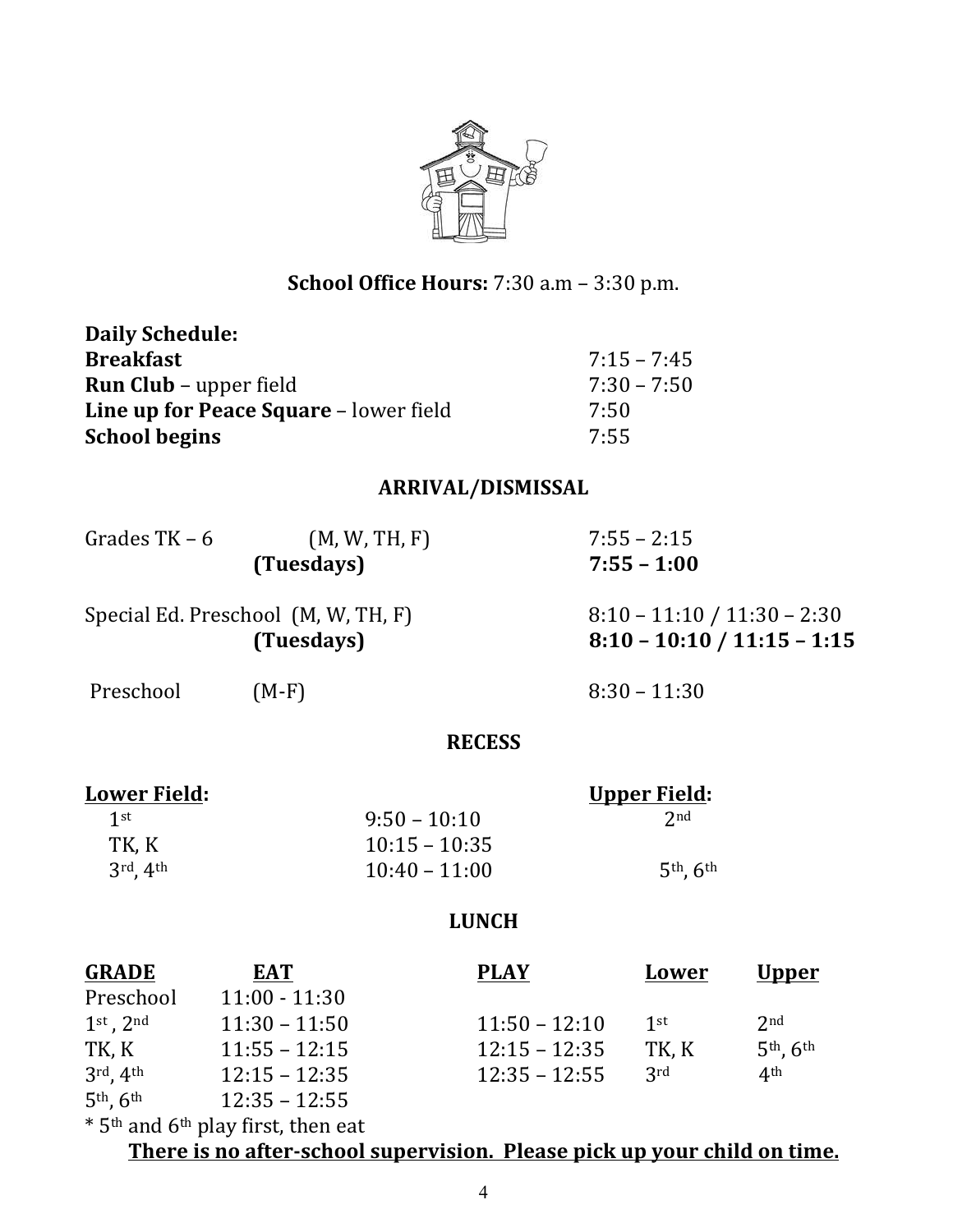### **2018-2019 Staff**

| <b>Transitional Kindergarten</b> |                          |  |
|----------------------------------|--------------------------|--|
|                                  |                          |  |
| Kindergarten                     |                          |  |
|                                  |                          |  |
|                                  |                          |  |
|                                  |                          |  |
| <b>First Grade</b>               |                          |  |
|                                  |                          |  |
|                                  |                          |  |
|                                  |                          |  |
| <b>Second Grade</b>              |                          |  |
|                                  |                          |  |
|                                  |                          |  |
|                                  |                          |  |
| <b>Third Grade</b>               |                          |  |
| Cathy HormoziRoom 11             | Elsa GoodwinRoom 16      |  |
| <b>Fourth Grade</b>              |                          |  |
| Ronda ChampagneRoom 4            | Daylon GambleRoom 27     |  |
| <b>Fifth Grade</b>               | <b>Fifth/Sixth Grade</b> |  |
| Darlene MadisonRoom 18           | Sarah LuibelRoom 20      |  |
| <b>Sixth Grade</b>               |                          |  |
|                                  |                          |  |
| <b>Support Staff</b>             |                          |  |
|                                  |                          |  |
|                                  |                          |  |
|                                  |                          |  |
|                                  |                          |  |
|                                  |                          |  |
|                                  |                          |  |
|                                  |                          |  |
|                                  |                          |  |
|                                  |                          |  |
|                                  |                          |  |
|                                  |                          |  |
| Day Custodian: Jim Wyatt         |                          |  |
| Night Custodian: Ivan Ochoa      |                          |  |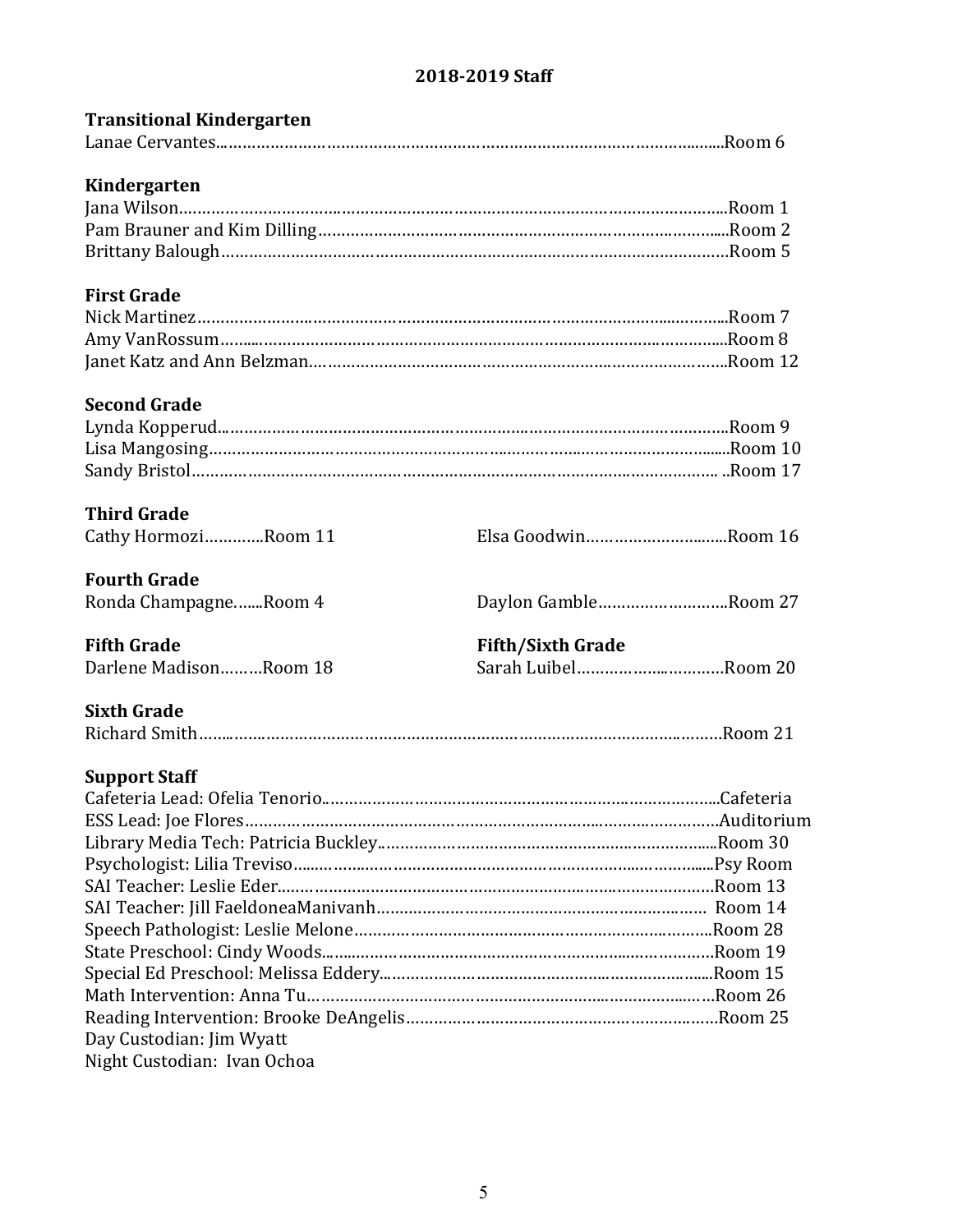## **CONTACT US**

**La Mesa Dale Elementary**

**Website: http://www.lmsvschools.org/lamesadale Phone number: 619-668-5740 Principal Email:** tammie.babbitt@lmsvschools.org

## **Contacting my child's teacher** – 619-668-5740

- $\checkmark$  during classroom instruction time you will be directed to the teacher's voice mail
- $\checkmark$  after hours you may dial the teacher's extension by using 22 plus their **room number examples:** Room 9 is 2209, Room 12 is 2212
- $\checkmark$  **E-mail** for all staff members: use their first and last names plus the e-mail address. **example:** jane**.**doe**@lmsvschools.org**

### **Please watch for information in:**

- $\checkmark$  Your child's weekly parent bulletin from his/her classroom teacher.
- $\checkmark$  School Marquee
- $\checkmark$  Weekly phone calls from principal

**PARENT-TEACHER CONFERENCES:** This will be the first school contact for many of you. If for some reason we believe that a conference is necessary prior to this period, we will contact you by phone or note. Please call us if you wish to have a conference before this time.

### **HELP US STAY IN TOUCH WITH YOU:**

**\*\*Keep Emergency Information Current!\*\***

- $\checkmark$  Home address
- $\checkmark$  Home telephone number
- $\checkmark$  Cell phone number
- $\checkmark$  Work telephone number
- $\checkmark$  Relative or friend authorized to care for your child in case of an **emergency**

\*\*\* Please call the school office immediately **if any of this information changes!** \*\*\*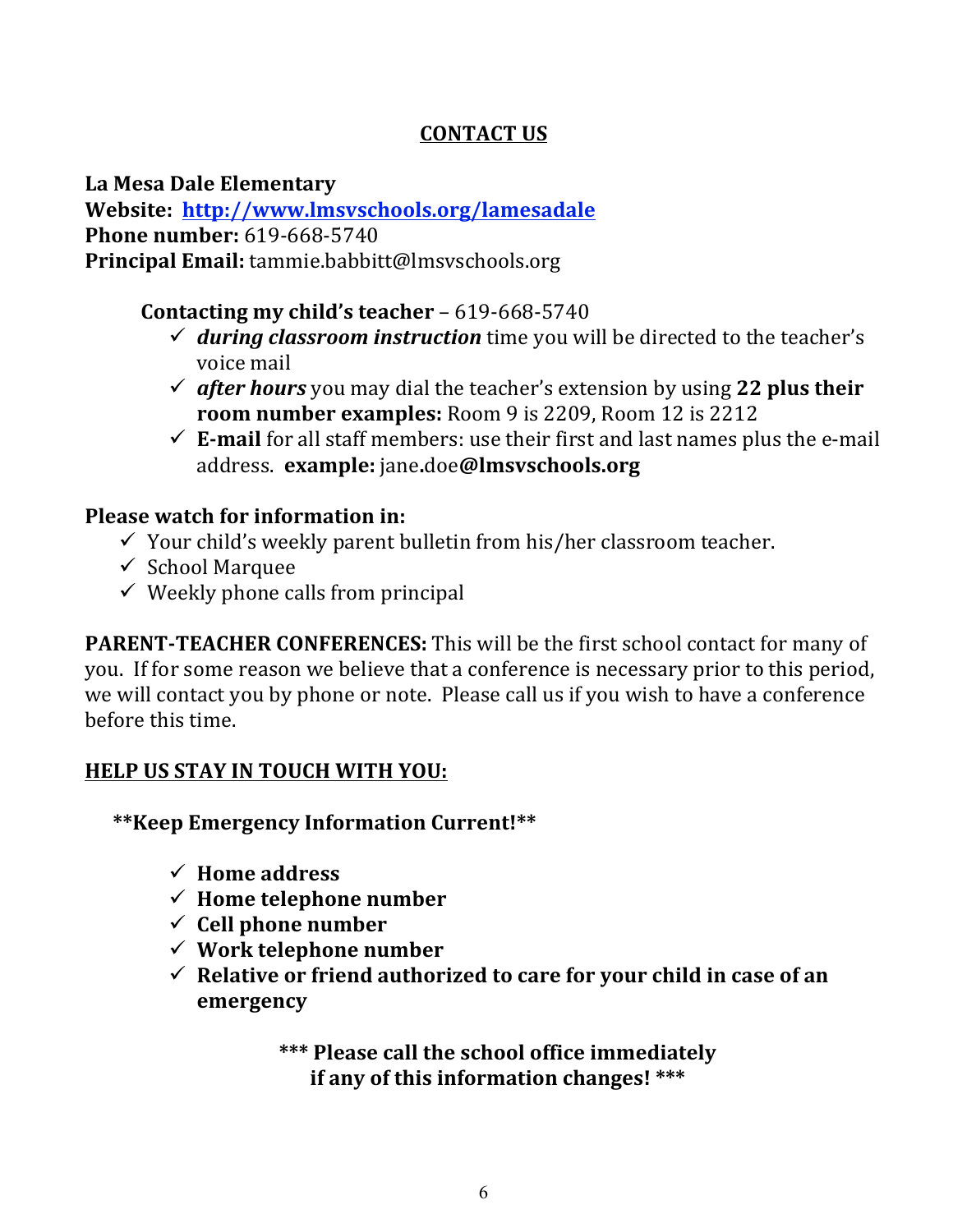#### *RULES FOR SUCCESS* **Be Safe \* Be Respectful** **\* Be Responsible** *\** **Be Healthy**

#### **COMMITMENTS FOR SUCCESS**

**To be Safe, I will…**

- **Keep my hands, feet, body, and objects to myself**
- Walk at all times, except on the playground
- Bring only safe and appropriate things to school
- Tell an adult at school and at home if I know someone is being bullied

To be Respectful, I will...

- Follow the directions of all school adults
- **Use kind language**
- **Use an inside voice**
- **Help others**

To be Responsible, I will...

- **Take care of property**
- **Help keep my school clean**
- Be on time and ready to learn
- Complete all assignments with my best effort

To be Healthy, I will...

- Get enough sleep (at least 10 hours) each night
- **Eat fruits and vegetables, and drink milk**
- Be active during running club, recess, and P.E
- **Say NO! to drugs, alcohol, and tobacco**

#### **SCHOOLWIDE DISCIPLINE PLAN:**

Part of the joy of working with youngsters is to catch them doing the right thing. We intend to do just that while teaching the advantages of good citizenship to all our La Mesa Dale children. We also recognize that no one is perfect all the time. When we do make mistakes, we seek to right wrongs using Restorative Practices.

Restorative Practice is a mindset in education that focuses on establishing positive relationships between staff and students and among students in order to create a climate in which responses to student behavior focus on restoring relationships and repairing harm with the goal of developing community and managing conflict and tensions. Restorative Practice helps us to ensure a learningcentered culture throughout our system.

Restorative Practice means recognizing that children sometimes act in negative ways and that we have the choice to and focus on punishment (punitive) **or** we can choose to focus on learning from the mistake and consequences that result and be given the opportunity to repair the harm and relationships. We choose the latter.

*La Mesa Dale Staff believes … In the dignity of all students* In the ability of all students to be successful That each student must be held accountable for their behaviors AND be afforded the opportunity to make amends to the community when harm occurs. *Restorative Practice keeps students in school and learning.*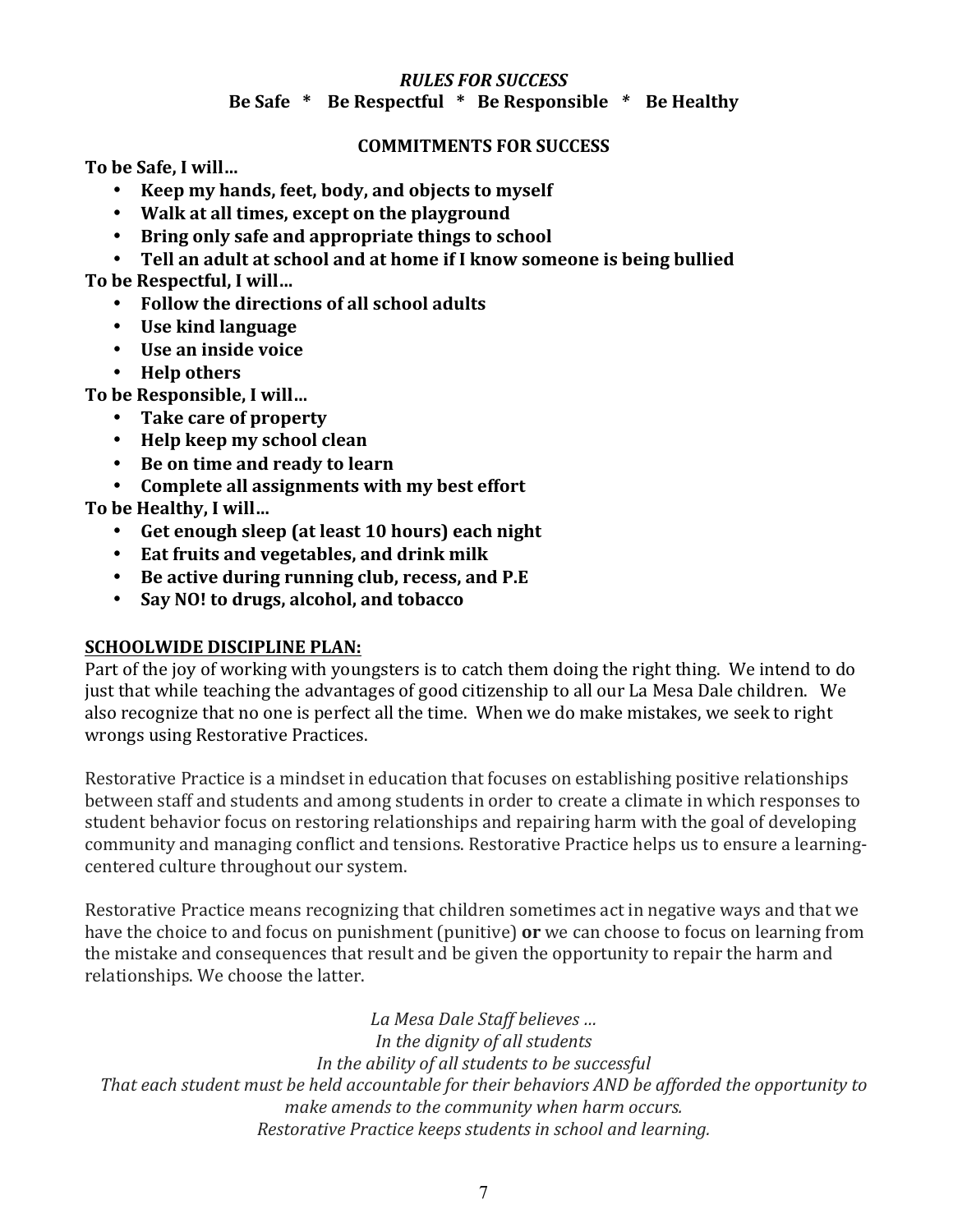

PeaceBuilders is a research-validated violence prevention and character education program approved by the federally funded Safe and Drug-Free Schools Act. It is a comprehensive program that shifts the climate to a peaceful, productive and safe place for children, parents, staff and faculty.

Created for students of all ages, PeaceBuilders addresses risk factors, which predict violence, bullying and drug and tobacco use. Participation in PeaceBuilders reduces aggression, promotes language development, teaches social skills, creates inclusion for special needs children and fosters safer communities.

In the school setting, PeaceBuilders increases academic achievement by allowing teachers to spend more time teaching and less time addressing behavior. In all settings, the program creates a peaceful environment by increasing positive, respectful, thoughtful behavior, while decreasing violence and disruptive behavior.

At La Mesa Dale, the PeaceBuilder program has successfully reduced the number of playground referrals, suspensions for fighting, and bullying. Along with the above pledge, staff members are trained to use common language when dealing with conflict, and given specific techniques to solve problems that arise between young people. We are pleased to continue the program here because we are certain that a safe and orderly environment at school is one of your highest priorities – as it is ours.

### As always, if you have any questions, please do not hesitate to ask.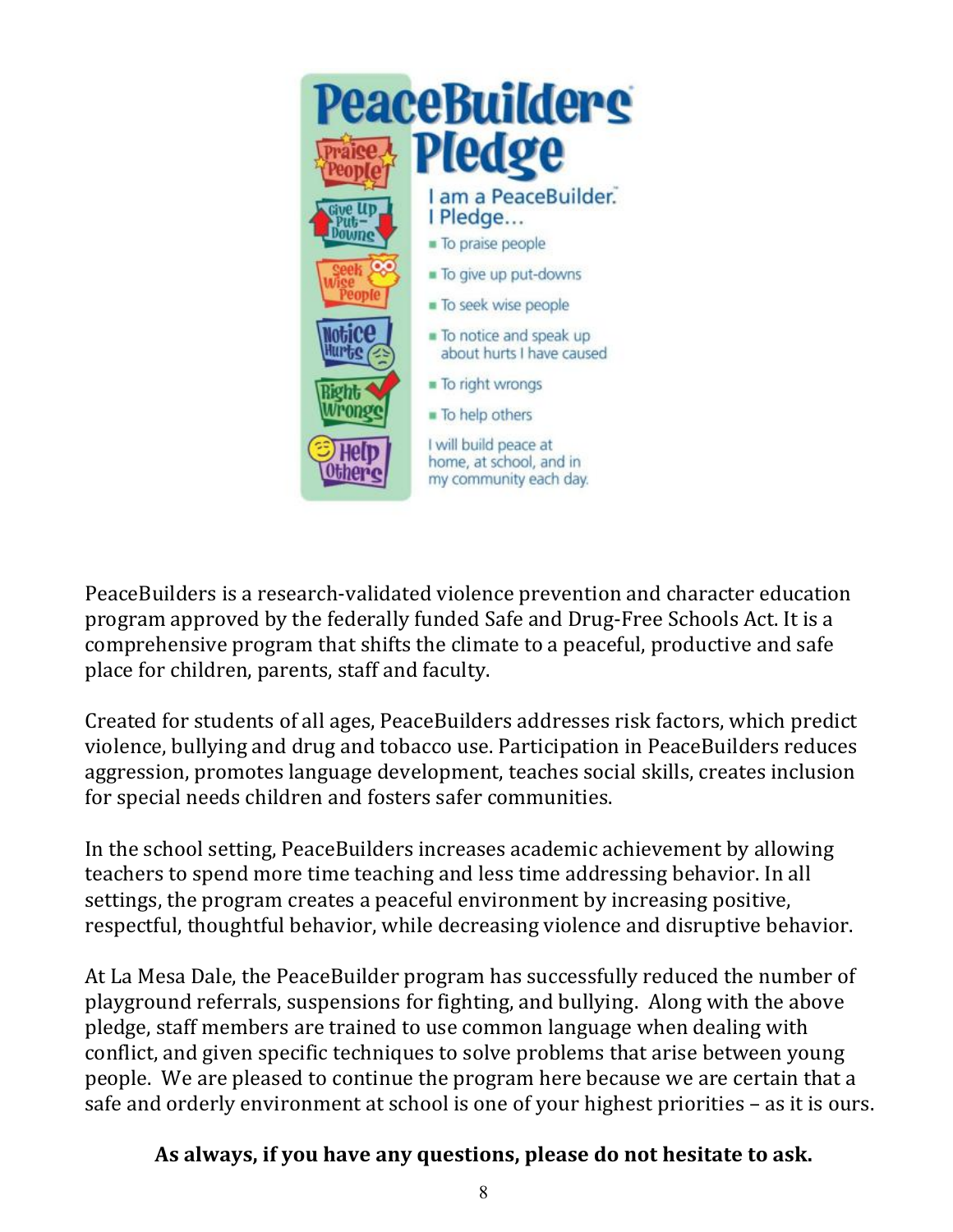# **STARTING THE SCHOOL DAY- Get Here Safely.**



**SAFEST ROUTE TO SCHOOL/TRAFFIC:** Due to heavy traffic near the school we ask that parents take time to talk over traffic safety and crossing street procedures with their children. Children should walk on the sidewalks at all times and cross only at the signals or stop signs. Our Safety Patrol is on duty in front of the school 15 minutes prior to the start of school and 15 minutes after students are released.

In order to increase safety for our students, the alley behind the auditorium is used as a ONE WAY street at all times. **Enter on Parks Avenue and exit on Olive Avenue. Please do not enter through the gate on Olive Avenue even after hours.** 

**Dropping Off and Picking Up Students** - When dropping off or picking up students, please use the right "Drop Off Lane" marked in the back parking lot and pull forward as far as you can. Do not drop off or pick up children from the "Keep Moving" left lane. 

# \*\*\*NO PARKING in the loading zone or alley.\*\*\*

**Parks Avenue (Front of School) Parking Lot** - DO NOT park anywhere except in the marked spaces in this parking lot at any time. Please do not park in marked staff parking. Please do not park or wait in the Parks Avenue parking lot or in the alley to pick up your child.



**RUN CLUB:** Students not participating in the Breakfast Program can arrive on campus anytime after  $7:30$  (There is no supervision before  $7:30$ ). Students are to enter through the main gate at the front of the school, or the back gates. They are to meet in the breakfast area.

**TARDY**: Teachers take attendance at Peace Square. If your child is not in line when the bell rings at  $7:55$ ,  $(s)$ he will be marked absent or tardy. Your child misses out on information and learning when (s)he is late. Please plan to come early, enjoy breakfast and Run Club. This will ensure your child is on time.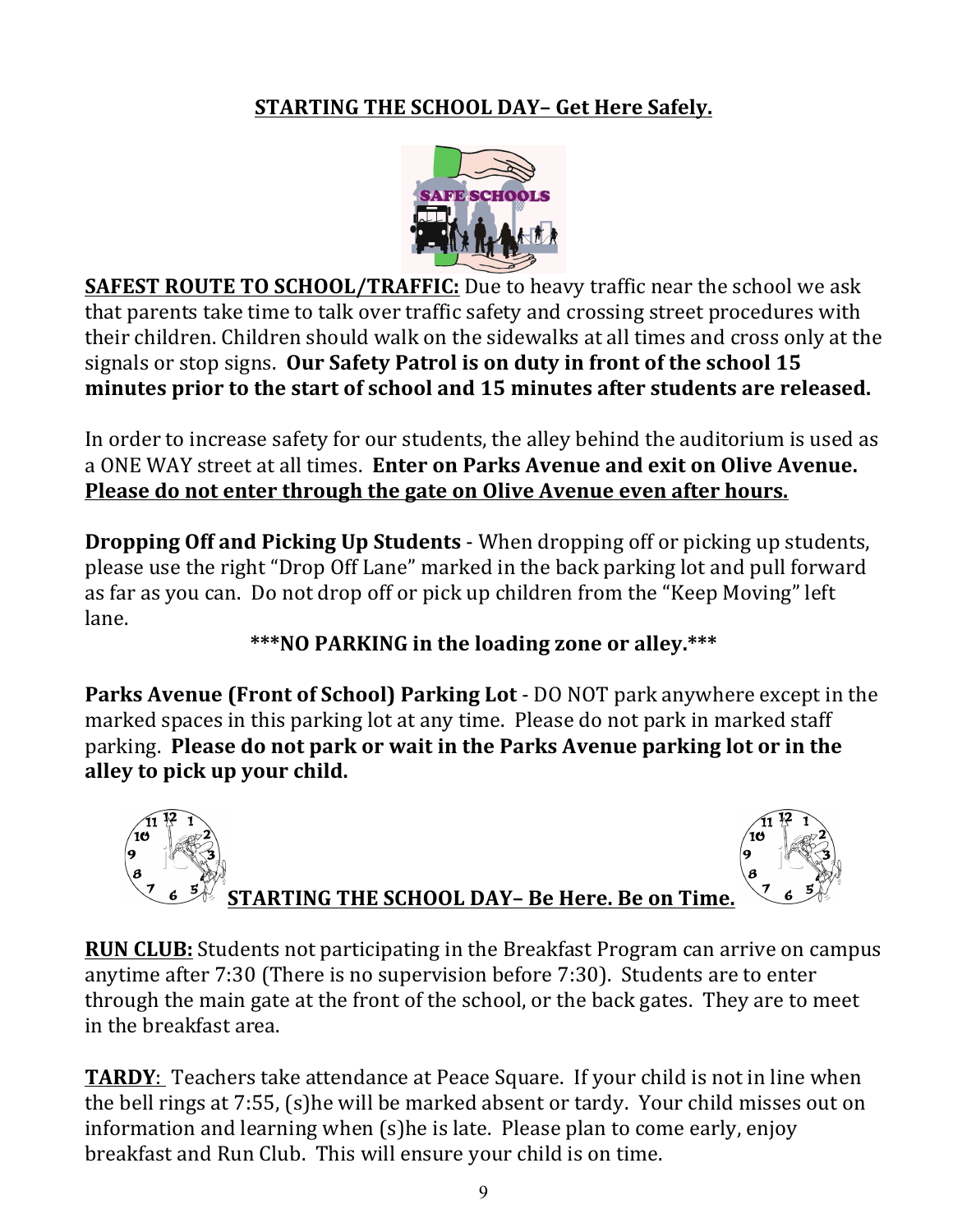**ABSENT/LEAVING EARLY** California State Education Code Section 48260 states that children between ages 6-16 years are subject to compulsory full-time school during the time school is in session. That means they HAVE TO GO to school. Students with excessive absences or tardies may be referred to the School Attendance Review Board (SARB). 

- 1. Excusing an Absence: The State of California allows us to excuse your child's absence when (s)he is sick, has a doctor's appointment and/or has to attend a relative's funeral. You must call or send a note to the school telling why your child is absent.
- 2. Report communicable diseases to our office. If you are not sure about keeping your child at home, please check with our Health Technician.
- 3. Leaving Early? A note from home is required when a student leaves school early. You will be **required to sign your student out at the Health Technician's office; your child will be called to the office after you have arrived at school.** This can take a few minutes. Please plan accordingly.
- 4. If you have to make special arrangements for transportation, etc., please make these arrangements **before** your child comes to school. We do try to convey messages, but cannot guarantee delivery of your message.

# **INDEPENDENT STUDY CONTRACT:**

If your child is going to be absent from school for 5 or more days, please let us know *in advance* so we can place him/her on an independent study contract for the duration of the absence. The independent study contract serves two purposes:

- 1. Your child keeps up on his/her schoolwork and skills.
- 2. We do not lose funding from the State.

# **SICK AT SCHOOL:**

If a child has an injury or fever or is displaying other symptoms of illness, the parent, or person listed on the enrollment form as "Emergency Number," will be notified. The child should be picked up as soon as possible. School personnel are not permitted to administer treatment or to diagnose. Ill children cannot walk home alone or be sent home without an adult present.

# \*\*\*Students should have a normal temperature for 24 hours before returning to school.\*\*\*

**MEDICATION:** In order to have your child take medication at school, the Physician's Recommendation for Medication, form A-228, (San Diego County) must be completed by your doctor and sent to the school. No medication will be given at school without this form. These forms may be obtained in the office. **Only adults may transport medication to and from school.** 

**NOTE:** All medication taken at school must be under the supervision of a **designated school employee.**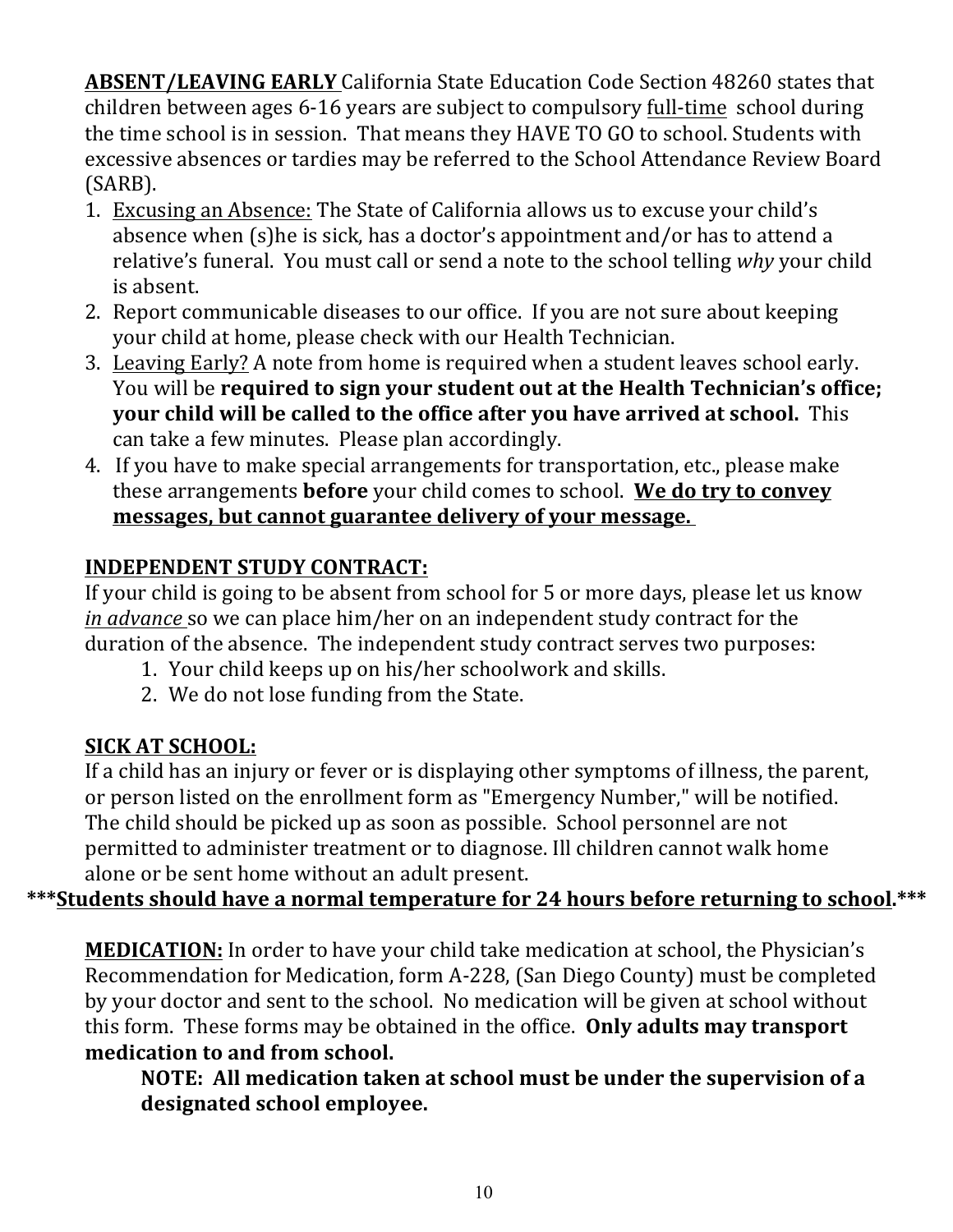### **FOOD**

**BREAKFAST/LUNCH:** Served daily in the school cafeteria

- \*\*If you wish to pay in advance for breakfast or lunch:
	- $\checkmark$  Checks payable to: La Mesa Dale or La Mesa-Spring Valley School District and can be left in the office before school or at the cafeteria at the beginning of each week.
	- $\checkmark$  Students are expected to line up for school **on time.** Please explain to your child that they have a limited amount of time to eat and that they must finish in time to line up with their class.
	- $\checkmark$  A hot lunch is served daily and may be purchased by students. Milk may also be purchased a la carte. If lunch is brought to school, be sure students' name **and room number are visible on the outside of the sack or box.** Purses and loose money should never be left outside classrooms.

# **SNACK POLICY:**

We are committed to providing your child with a healthy school environment. Good health fosters student performance, attendance, and education. As part of the La Mesa-Spring Valley School District Wellness Policy, La Mesa Dale has adopted the following requirements about snacks at school.

Children may bring healthy, nutritious snacks to school to eat during their morning recess time. Students may **NOT** share snacks with other children due to **unknown allergies.**

## **\*\*\*Snacks must be snack size\*\*\***

**Healthy Snacks Include:** Fruits, vegetables, crackers, trail mix, pretzels, 100% juice **NOT Allowed at School:** Gum, candy, soda, energy drinks, caffine, LARGE bags of chips or cookies, Top Ramen **Takis, Cheetos, Doritos are highly discouraged**

## **GENERAL INFORMATION**

**BICYCLES:** Only students in the  $4<sup>th</sup>$ ,  $5<sup>th</sup>$  and  $6<sup>th</sup>$  grades are permitted to ride their bicycles as transportation to/from school. Riding a bicycle to school is a privilege. Certain standards of safety must be maintained. Failure to follow the student bicycle safety standards will result in loss of this privilege. If your child plans to ride his/her bicycle to school, you can get a bicycle contract from the school office. A student can ride to/from school only after the contract is returned and on file in the office. Bicycles are not to be ridden on the school grounds while school is in session and are not allowed in the inner patio area at any time. Be sure bicycles are padlocked as the school does not take responsibility for bike security. For the safety of your child, and legal compliance, your child must wear a helmet.

\*\*\*Skateboards, scooters, shoes with wheels are not allowed at school! \*\*\*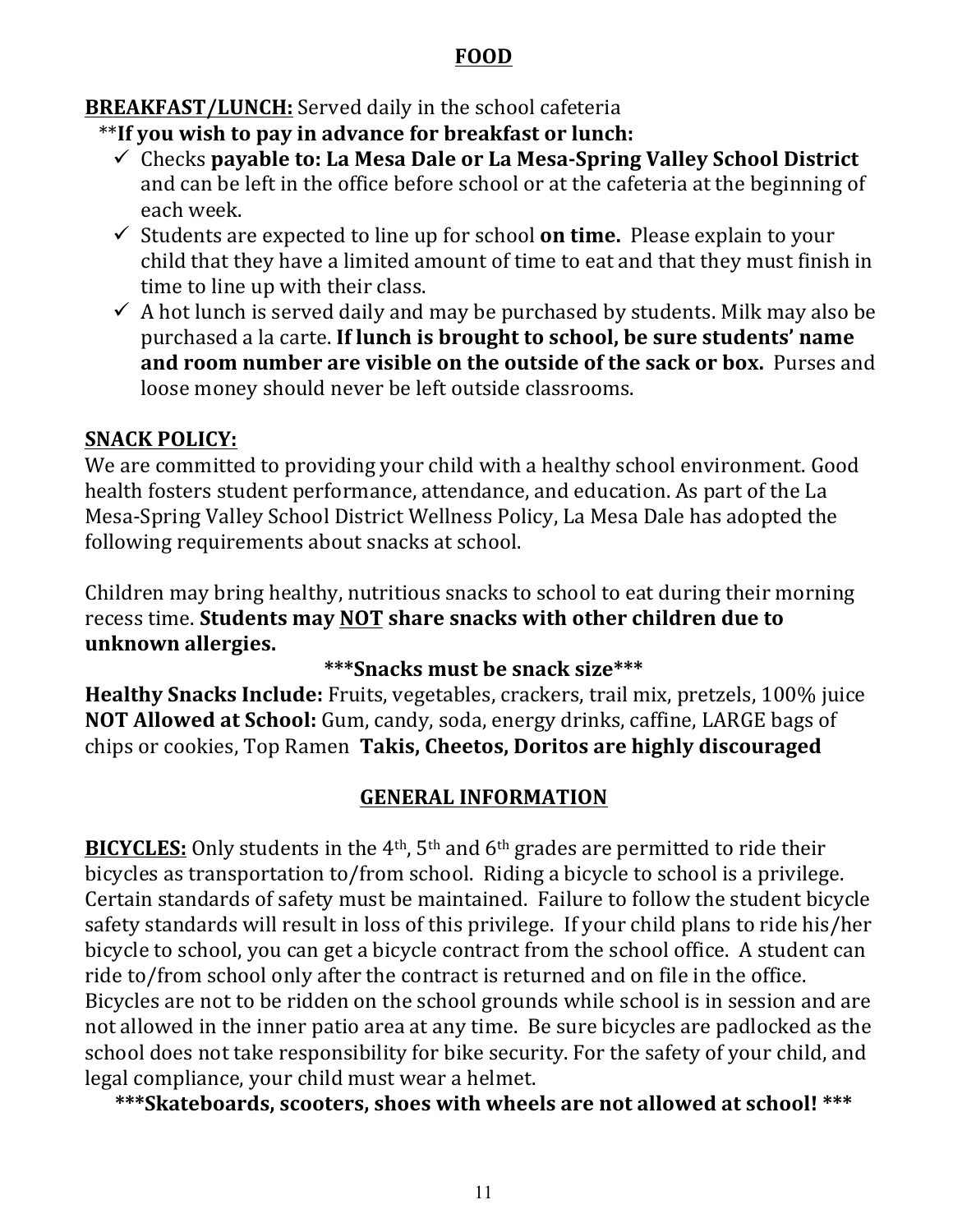**BIRTHDAYS:** Please, no cupcakes or food treats due to food allergies!

At La Mesa Dale, we know birthdays are special and would like to celebrate with you. If you would like to do something special to honor your child's birthday at school, here are some suggestions. Many cost less than cupcakes!

- Purchase a book, which your child would select and then donate it to the class. Your child can sign the inside cover.
- Stickers, pencils (no pencil sharpeners), erasers, fun pages to color, or other inexpensive party favors to be passed out at the end of the school day.

### **CELL PHONES: Cell phones are not to be used on campus at anytime. Students** must leave them in their backpacks or turn them in to their teacher to be **locked up for the day. Students who do not abide by this rule, will have their cell** phones taken away and a parent will be called to pick it up.

**DRESS CODE:** Your child's appearance is a direct reflection of pride in themselves and in their school. Dress standards for La Mesa-Spring Valley students are general. School is your *job.* Dress for success at your job. If your child is not dressed appropriately, you may be called to bring your child a change of clothes.

- $\checkmark$  Standard student apparel consists of pants, shorts, dresses, skirts, and shirts worn in an appropriate manner.
- $\checkmark$  The **California State Law** requires all students to wear footwear that covers and protects their feet.
- $\checkmark$  Make-up, long fingernails and hair other than a natural color are not appropriate for school.
- $\checkmark$  **Unacceptable Clothing:** spaghetti straps, see-through tops, one shoulder tops, bare midriffs, oversized armholes, saggy/baggy pants, hats or clothing with words or pictures about alcohol, drugs, tobacco, gangs, or profanity, and sandals (please send your child in close-toed shoes).
- $\checkmark$  Caps are allowed **ONLY** outside.

**ESS CHILD CARE:** ESS CHILD CARE is a self-supporting, year-round child care program offered before and after school to students enrolled at La Mesa Dale School. The program is located in the school auditorium. Enrollment is open. **Hours:** 6:00 A.M. — 6:00 P.M.

**Fees:** Call ESS for current fee structure (668-5844)

**EXTRA-CURRICULAR ACTIVITIES:** There are many opportunities for participation in extra-curricular and service activities. Your children will receive information regarding opportunities as they become available.

**FAMILY LIFE PROGRAM:** We offer a Family Life Program to fifth and sixth grade students. All parents have the right to preview the materials that are used in the class prior to their children receiving instruction. A letter is sent home for parents to indicate if they want their children to attend the Family Life Program.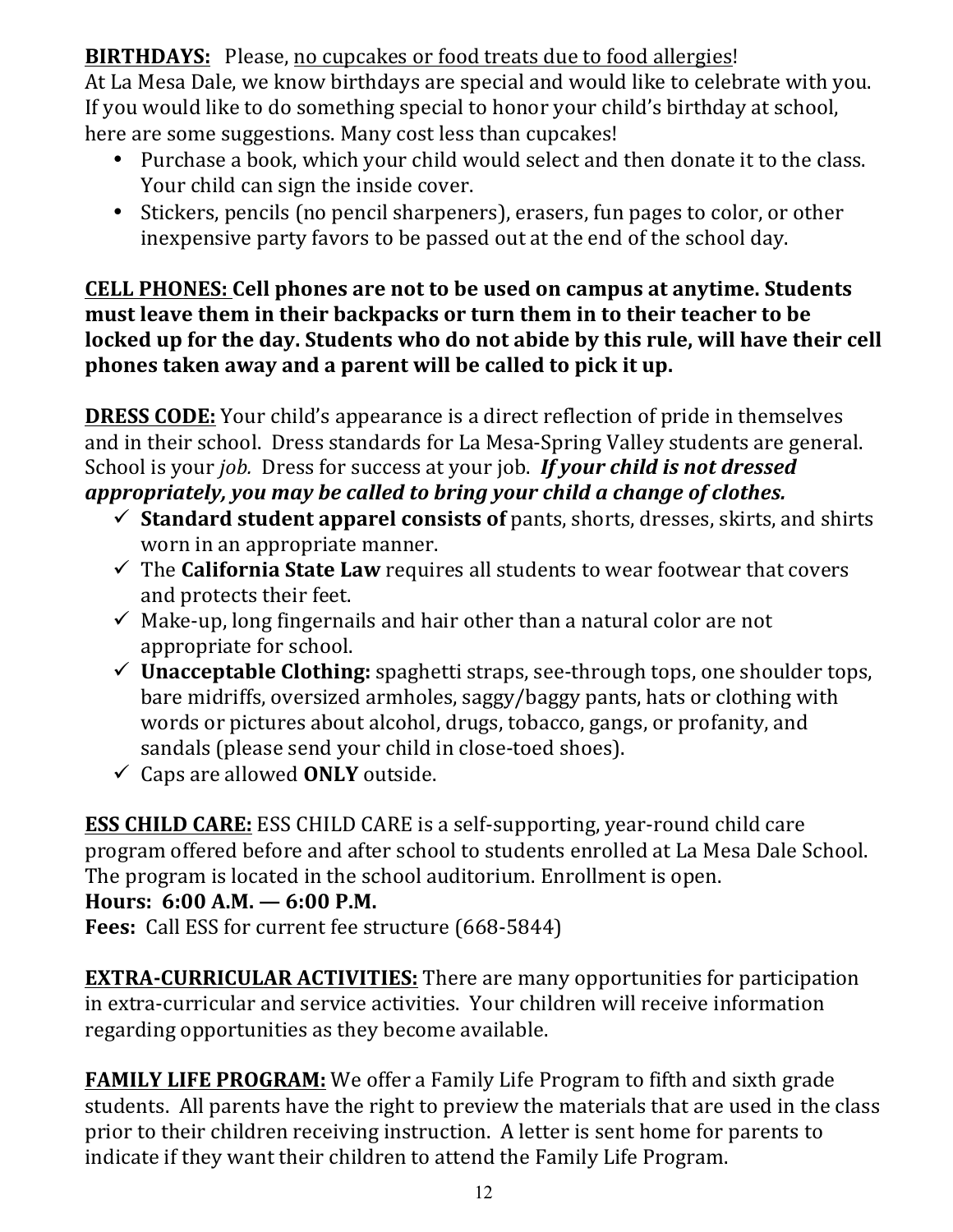**HOMEWORK:** Homework is a valuable and important learning activity, which increases in difficulty with the maturity of the student. Your child's teacher will send you a letter at the beginning of school explaining the procedure that they will follow in assigning homework during the year.

**INSURANCE:** Each year La Mesa-Spring Valley School District provides information to parents on an Accident Medical/Dental Expense insurance policy. The school district itself does not provide any medical or dental expense insurance for pupils injured on school premises or in school activities. If you do not carry insurance on your son/daughter, you are urged to enroll your child under one of the two commercial plans that are offered by the insurance company.

**LATE COMING HOME:** Teachers will telephone parents in advance when a pupil is required to remain after school longer than 15 minutes to complete work or for school-sponsored activities. This way, a definite "check-in" time may be set at home.

**LIBRARY/MEDIA CENTER:** La Mesa Dale has a resource and reference library available for your child's use when school is in session. Students who lose or damage books will be billed for the cost of replacing them. The library cannot be used for after school childcare.

**LOST AND FOUND:** Clothing articles and lunch boxes that are left in the classroom by students will be kept in the rooms for a period of time and then placed on the "Lost" and Found" table (by the auditorium). Please **clearly mark** all jackets, hats, sweaters, lunch boxes, etc. Children who have lost things on the playground should check the "Lost and Found" table. Please check with the office for items of value — money, jewelry, etc.

**PARENT-TEACHER ASSOCIATION (PTA):** PTA is a long-standing organization, which represents the interest of the children in the school and community. This organization puts the children of La Mesa Dale first and is dependent upon volunteers. The membership drive takes place in the first trimester, however, you may join at any time.

**PROPERTY: Students assume the responsibility for loss or damage** to their clothing, cell phones, personal computers, books, instruments, and bikes. The school endeavors to protect all personal property, such as these items, but the school and staff are not responsible for them. Large sums of money and articles of real or **sentimental value should not be brought to school. Electronics, toys and games** are not allowed at school.

**PETS:** To safeguard against possible injury, pets may not be brought to school.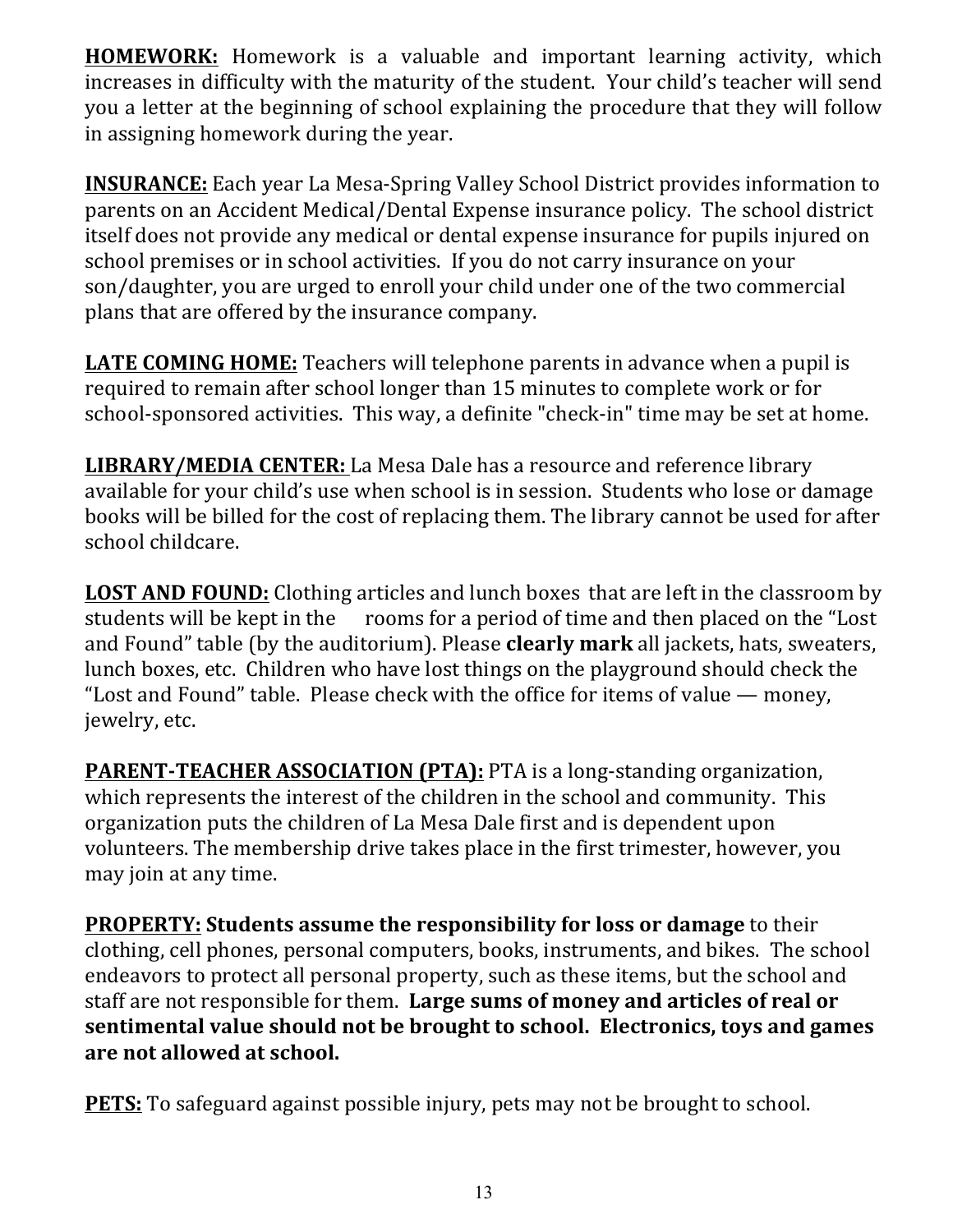**SCHOOL PICTURES:** Usually taken in the fall and spring. There will be a make-up day for those who are absent, for fall pictures only.

**SAFETY PATROL:** Fifth grade students are recommended to participate in this program by their teacher. The following are taken into consideration: citizenship, attitude, effort and responsibility. The La Mesa Police Department cooperates with the school in training the Patrol to guard school crossings and protect our students. All students and adults are required to obey the Safety Patrol members. Safety Patrol members must not be distracted in any way while on duty. This is a serious violation of school and police policy.

**TEXTBOOKS:** Textbooks are loaned to students for their use during the school year. These books should be handled carefully with the idea that other students will be using them in the coming years. Students are responsible for taking care of the textbooks issued to them. Students will be charged for any textbook that is lost or damaged beyond normal repair.

## **TITLE I PROGRAMS:**

The School Improvement (SI) program is a state-funded project designed to improve existing educational programs from kindergarten through eighth grades. Title I is a federally funded program intended to improve student performance. Funding is used for:

- $\vee$  Purchase of supplementary materials for classroom use
- $\angle$  Employment of support personnel
- $\checkmark$  Staff development

These programs help children by:

- $\vee$  Personalizing instruction in the basic skills in reading, language and mathematics
- $\checkmark$  Meeting individual needs to ensure academic success
- $\checkmark$  Providing for continuous progress through the use of diagnostic testing with follow-up instructional strategies
- $\checkmark$  Utilizing support personnel, volunteers and parents
- $\vee$  Developing a positive self-concept within the child

**VANDALISM:** We try very hard to keep the school looking neat and clean. We are certainly proud of its appearance and trust that you feel the same way. We would appreciate your cooperation in helping us instill in your children pride and respect for the school property. The school belongs to all of us and when we destroy school property we are hurting ourselves because more money has to be expended in order to repair the damages.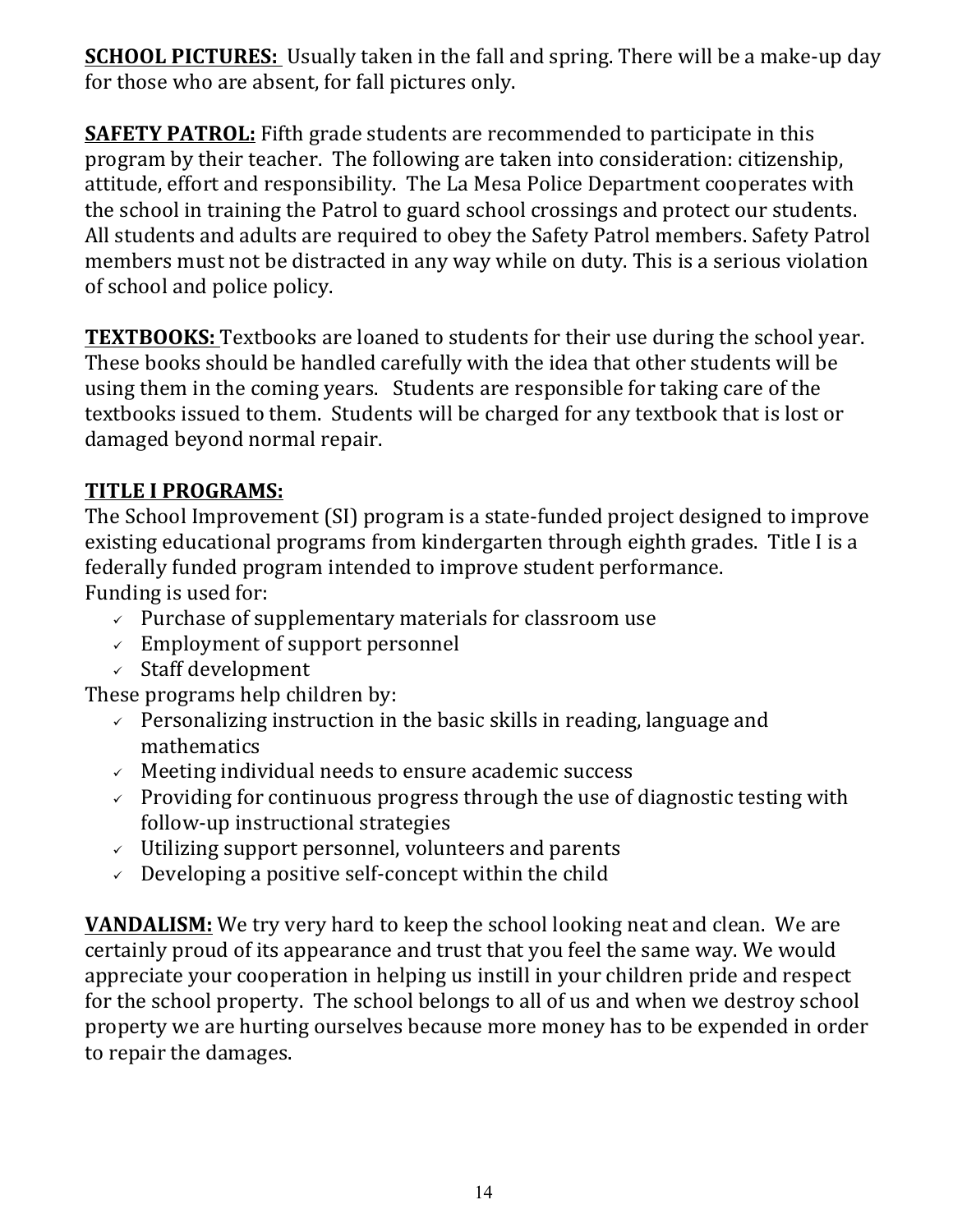**VISITING SCHOOL:** The school staff welcomes visits to the school from parents. We ask that all visitors schedule a time to visit with your child's teacher and check **in at the office before going to the classroom or playground.** This request is made to protect the children from unauthorized visitors and to locate the teacher for you if the class is out of the room at the time. Please do not expect to be able to conference with your child's teacher during the instructional day. **When you check in at the office, please bring a photo ID to sign in at the Ident-A-Kid computer at the front desk.** All visitors are required to wear a printed badge after signing in.

**VOLUNTEERS:** La Mesa Dale actively encourages parents, grandparents and members of the community to volunteer. There are opportunities to work in the classroom, the school workroom, and even from home. At the beginning of the school year, a volunteer interest form is sent home with each child. We encourage you to fill it out to let us know how you would like to help. We must have an application on file

in the office for you to volunteer on the school campus. Please stop by the office and fill out a Volunteer Application. All volunteers must check in at the office before being on campus to volunteer. **Please bring a photo ID to sign in at the Ident-A-Kid computer at the front desk. All volunteers are required to wear a printed badge after signing in.** 

## **Board Policies:**

**TOBACCO-FREE POLICY** - Board Regulation 1131: The Board of Education has declared the La Mesa-Spring Valley School District to be tobacco free. Students, employees, and community members using tobacco products on District property shall be informed of the District's policy and asked to refrain from tobacco use. Persistent violation of this policy shall result in appropriate disciplinary measures for students and/or employees and the possible revocation of an organizations' use of Facilities permit if a community member refuses to refrain from tobacco use while on District property.

**STUDENT SEXUAL HARASSMENT-** EC 212.5, 48980: It is the policy of the La Mesa-Spring Valley School District Board of Education that all persons regardless of their sex be afforded equal rights and opportunities and enjoy freedom from discrimination of any kind in educational programs and settings. Furthermore, the Governing Board considers sexual harassment to be an offense, which can result in suspension or expulsion of the offending student.

Types of conduct which are prohibited in the District and which may constitute sexual harassment include, but are not limited to:

a) Unwelcome sexual flirtations or propositions.

b) Sexual slurs, leering, epithets, threats, verbal abuse, derogatory comments,

or sexually degrading descriptions.

c) Graphic verbal comments about an individual's body or overly personal conversation.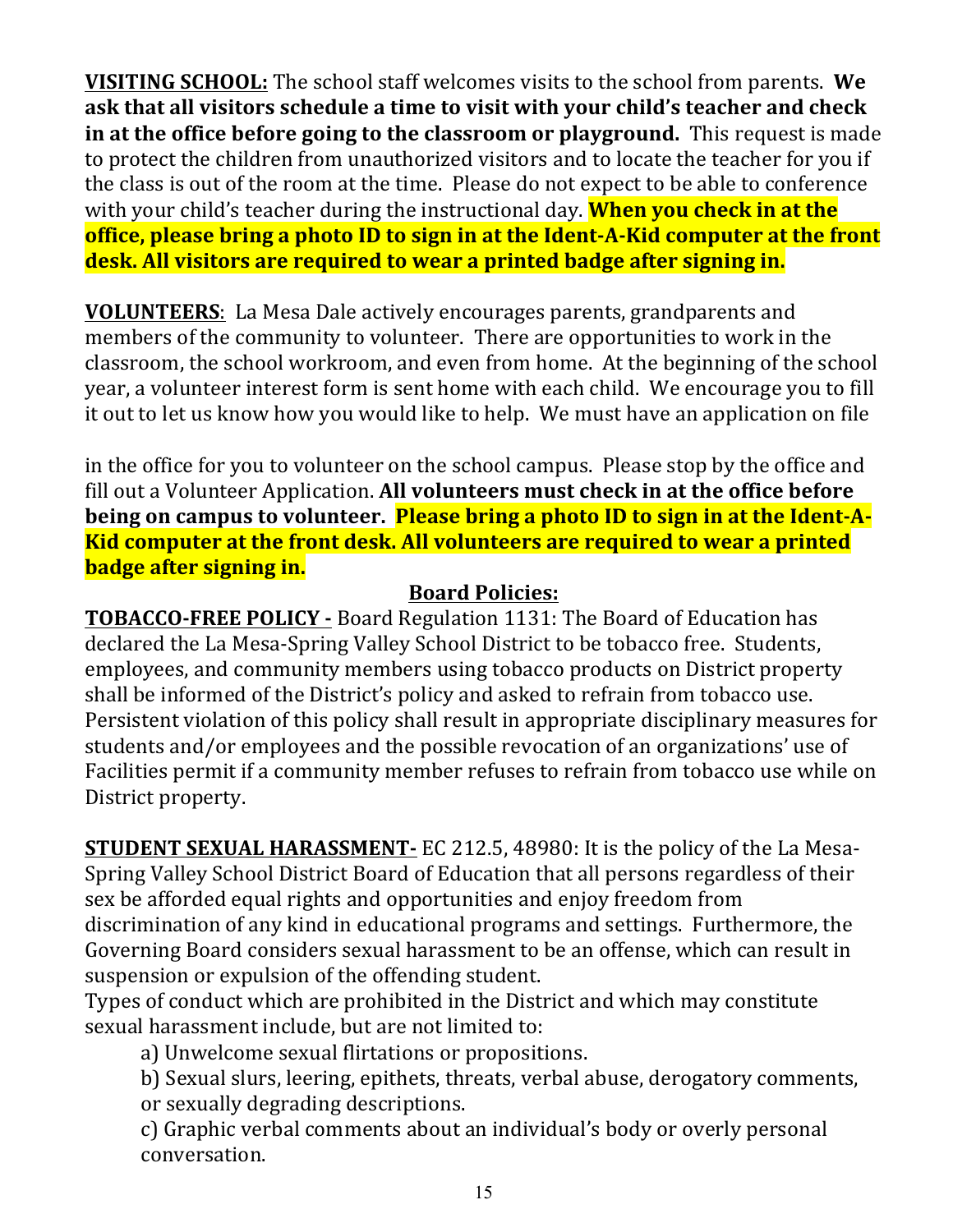d) Sexual jokes, notes, stories, drawings, pictures or gestures.

e) Spreading sexual rumors.

f) Teasing or sexual remarks about a student enrolled in a predominantly single-sex class.

g) Displaying sexually suggestive objects

Education Code 48900.2 specifies a pupil may be suspended from school or recommended for expulsion if the superintendent or principal of the school in which the pupil is enrolled determines the pupil has committed sexual harassment as described in Education Code 212.5. The conduct must be considered by a reasonable person of the same gender as the victim to be sufficiently severe or pervasive to have a negative impact upon the individual's academic performance or to create an intimidating, hostile, or offensive educational environment. This policy shall not apply to pupils enrolled in kindergarten and grades 1 to 3, inclusive. Any student who feels he or she has been the victim of sexual harassment shall immediately report the incident to the principal of the school or other staff member.

# **SUSPENSION**

While the administration strives to keep students in class and learning, at times it is necessary to suspend a student. Pursuant to Education Code 48900 and/or Board of Education Regulation 5131.6, your child can be suspended for the following reason(s):

- Caused, attempted to cause, or threatened to cause physical injury to another person.\*\*

- Possessed, sold, or otherwise furnished any firearm, knife, explosive or other dangerous object.

- Possessed, used, sold, furnished, or under the influence of a controlled substance.

- Offered, arranged or negotiated to sell a controlled substance or alcohol.

- Committed or attempted to commit robbery or extortion.
- Caused or attempted to cause damage to school property or private property.
- Stolen or attempted to steal school property or private property.

- Possessed or used tobacco.

- Committed an obscene act or engaged in habitual profanity or vulgarity.
- Unlawful possession, offered or arranged to sell drug paraphernalia

- Disrupted school activities or otherwise willfully defied the valid authority of school officials.

- Knowingly received stolen school property or private property.

- Sexual harassment